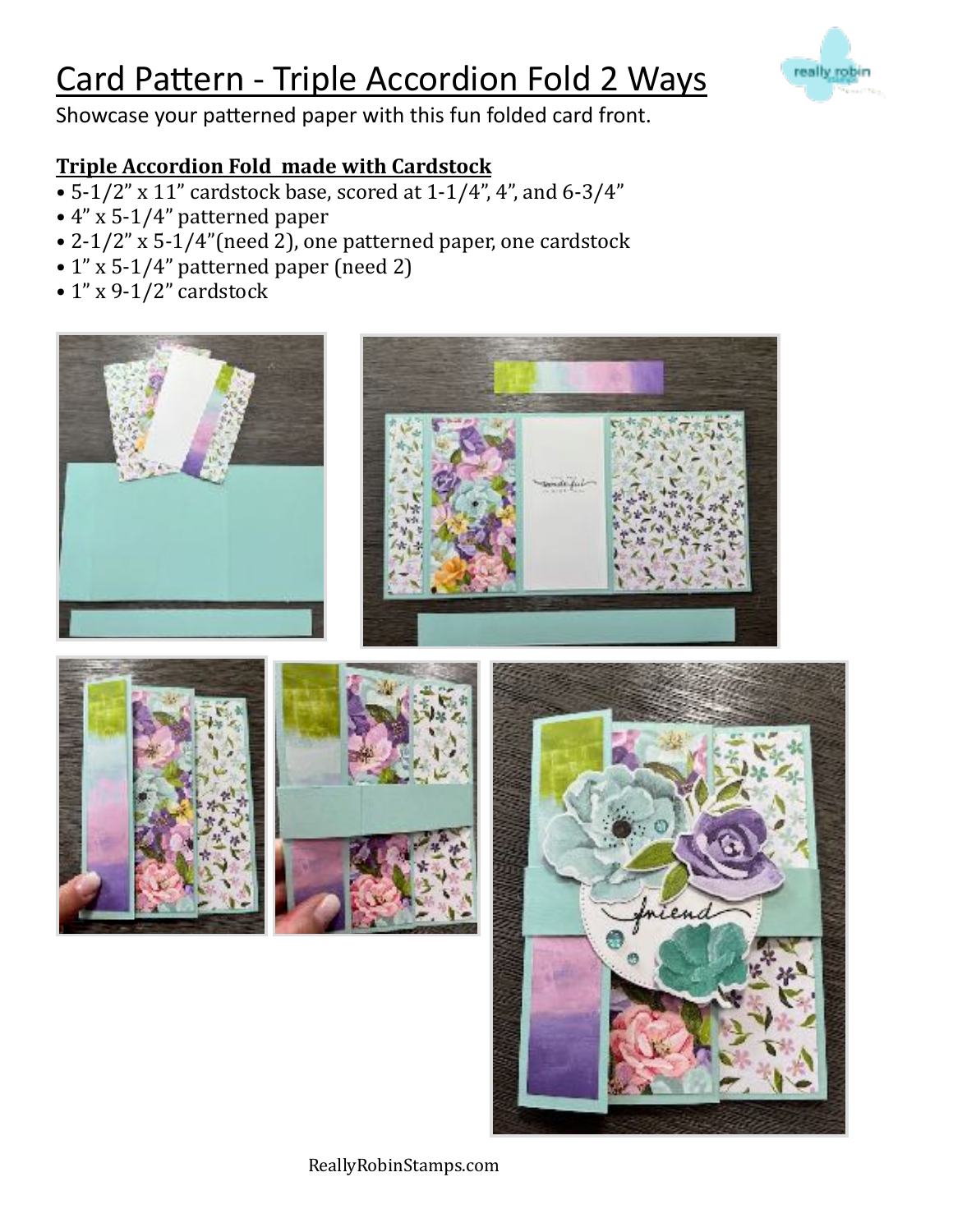# Card Pattern - Triple Accordion Fold 2 Ways



Showcase your patterned paper with this fun folded card front.

#### **Directions**

- 1. Score the card base at  $1-1/4$ ", 4", and  $6-3/4$ " along the  $11$ " edge. Starting with the  $1-3/4$ " score line, fold each consecutive score line in opposite directions like an accordion. The card front will have 3 folded panels when closed.
- 2. Attach the pieces of patterned paper on each panel on the inside of the card, and one on the outside.
- 3. Fold the  $1''$  x 9-1/2" piece of cardstock around the closed card so that the ends overlap in the center of the card front. Attach the ends with strong adhesive.
- 4. Create desired focal point design and attach to the belly band, covering the seam and popped up.
- 5. Stamp the inside sentiment.

#### **Triple Accordion Fold made with Patterned Paper**

- 5-1/4" x 12" patterned paper, scored at  $1-3/4$ ", 4-3/4", and  $7-3/4$ "
- 4" x 5-1/4" cardstock or patterned paper
- 2-3/4" x 5-1/4" cardstock or patterned paper
- $\cdot$  1-1/2" x 5-1/4" patterned paper
- 1" x 9-1/2" cardstock or patterned paper (optional)



ReallyRobinStamps.com